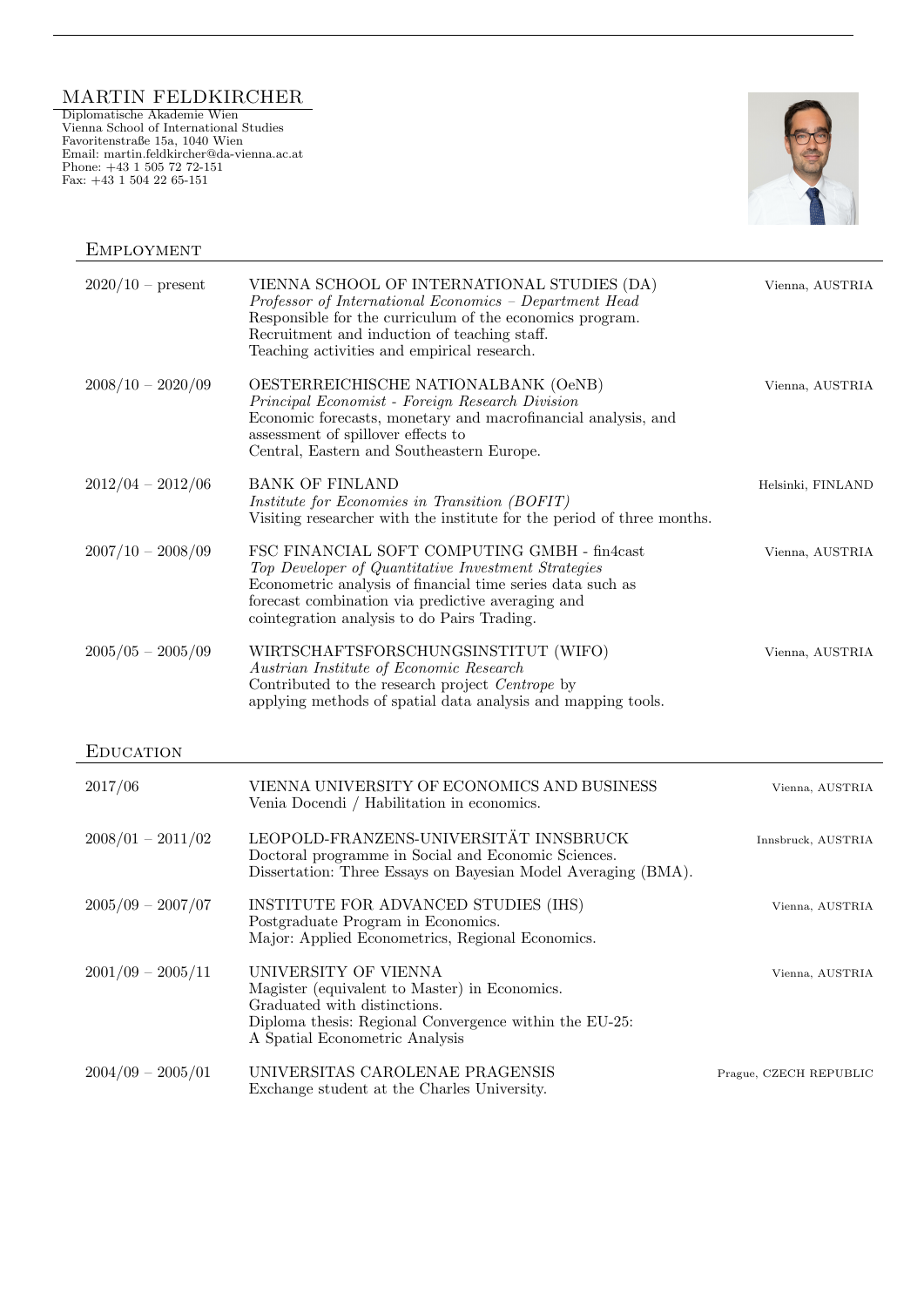## Languages

| German:  | Native.                           |
|----------|-----------------------------------|
| English: | Fluent, teaching language at IHS. |
| Czech:   | Intermediate.                     |
| French:  | Basic.                            |
| Spanish: | Basic.                            |

#### Software Skills

| Statistical Software:<br>Spatial Software: | R $(++)$ , Matlab $(+)$ , Stata $(+)$ , Eviews $(+)$ , WinBUGS $(\sim)$<br>ArcGIS $(+)$ , RegioGraph $(+)$ , GeoDa $(+)$ , SpaceStat $(+)$ , |
|--------------------------------------------|----------------------------------------------------------------------------------------------------------------------------------------------|
|                                            | $GEAM(+)$                                                                                                                                    |
| Others:                                    | MS-Office $(++)$ , $\text{MTFX}(++)$ , $\text{HTML}(\sim)$ , Mathematica $(\sim)$                                                            |

(++) Professional Experience, (+) Advanced Knowledge, (∼) Working Knowledge

## Advanced Training

- OeNB Summer School: Big Data for Central Banks: Introduction, Methods and Applications, taught by Matthew Harding (University of California, Irvine), September 2-6, 2019, Vienna.
- Central Banking Seminar: Transition of U.S. Monetary Policy Stance, organized by the Federal Reserve Bank of New York (FRBNY), October 6-10, 2014, New York.
- OeNB Summer School: Non-linear VAR Models taught by Gianni Amisano (ECB), August 26-30, 2013, Vienna.
- Training school organized by the Euro Area Business Cycle Network: Monetary Policy in Open Economies taught by Prof. Gianluca Benigno (London School of Economics), November 21-23, 2012, Rome.
- International Monetary Fund: Course on External Vulnerabilities and Early Warning Exercise, October 24 November 4, 2011, Vienna.
- OeNB Summer School: The Econometrics of Panel Data: Methods and Applications taught by Prof. Marno Verbeek (Rotterdam School of Management), August 29 - September 2, 2011, Vienna.
- 4th Lindau Meeting on Economic Sciences, August 23-27, 2011, Lindau.
- Training school organized by the Euro Area Business Cycle Network: Bayesian Inference in Macroeconomic Models taught by Prof. Giorgio Primiceri (Northwestern University), December 15-17, 2010, Brussels.
- International Monetary Fund: Course on Macroeconomic Diagnostics, September 14-25, 2009, Vienna.

## Teaching Experience & Student Supervision

- Principles of Economics, International economics and selected topics in central banking (all master level), Vienna School of International Studies, 2020/21, 2021/22.
- Geld, Kredit und Finanzierung (master level), Vienna University of Economics and Business (WU Wien), SS 2017.
- International Macroeconomics (undergraduate level), Vienna University of Economics and Business (WU Wien), WS 2014/15, SS 2015, WS 2015/2016, SS 2016.
- Training school on global vector autoregressive models and applications in economics for the European Commission, November 2019.
- Economic and financial spillovers, annual lecture taught at the Joint Vienna institute (JVI), 2013-2019.
- Member of the academic board at the Vienna School of International Studies.
- Member of the committee on academic integrity at the Vienna School of International Studies.
- Supervision / member of dissertation committee for the following PhD students at the Vienna University of Economics and Business (WU Wien): Maximilian Böck (graduated 2021), Clara de Luigi (graduated 2018), Michael Pfarrhofer (graduated 2019) and Martin Guth, Robert Jarosinski, Karin Klieber, Teresa Messner (all ongoing).
- Member of dissertation committee at foreign universities for Václav Zdárek (University of Economics, Prague, graduated, 2013) and Tomáš Adam (Charles University, Prague, graduated 2019). Member of the habilitation committee for Jan Čapek (Masaryk University, Brno).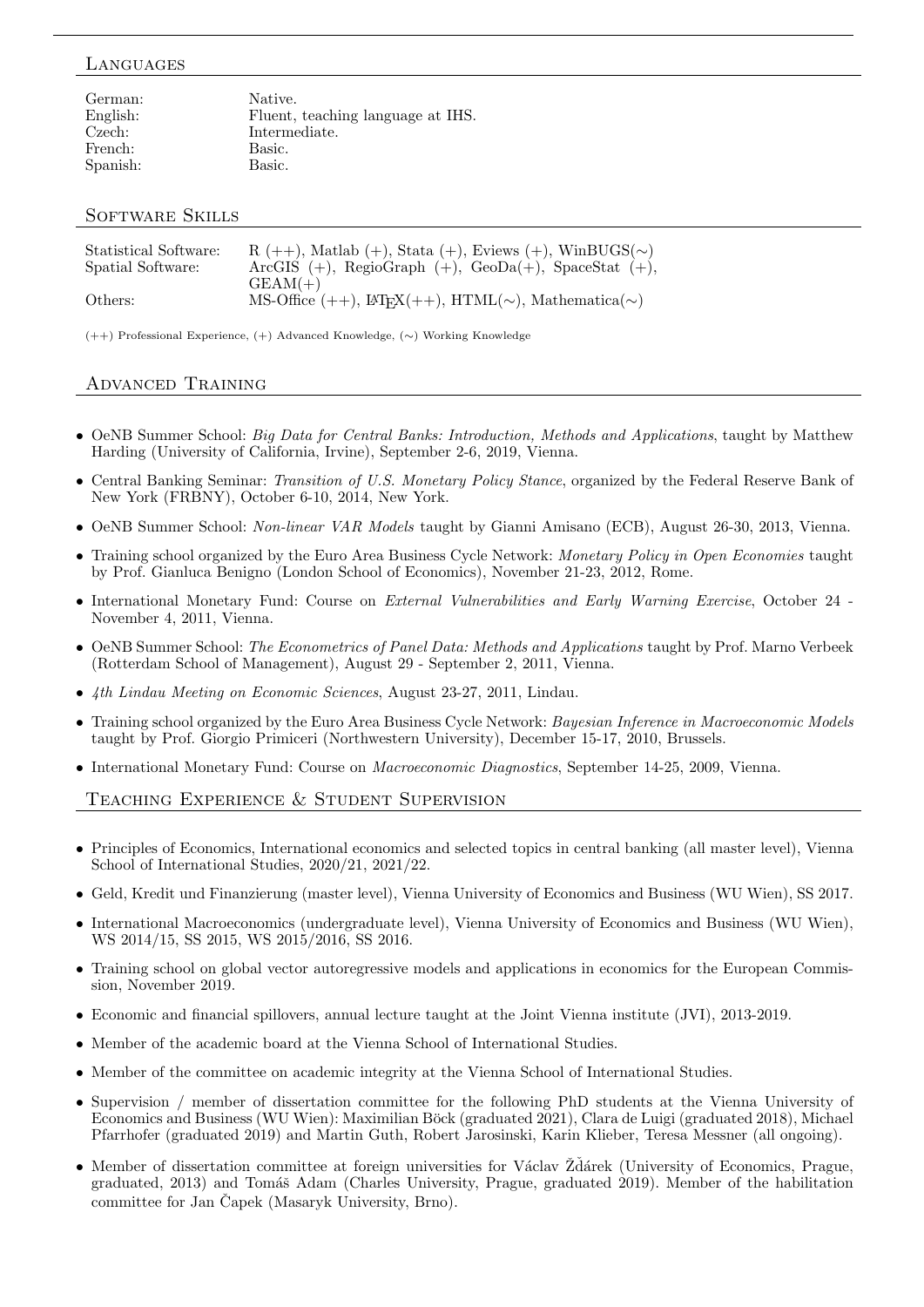# **OTHER**

- Ranked among the top 10 Austrian economists according to <ideas.repec.org>.
- Ranked among the top 100 most influential economists under 40 according to the Handelsblatt ranking, 2017 and 2019.
- Co-Editor [Prague Economic Papers](https://www.vse.cz/pep/) (2020–present).
- Handling editor (2008–2020) for the OeNB's peer-reviewed journal [Focus on European Economic Integration.](https://www.oenb.at/Publikationen/Volkswirtschaft/Focus-on-European-Economic-Integration.html)
- Developed software package BMS, Bayesian Model Averaging in R, together with Zeugner, Stefan (available at <http://cran.r-project.org/web/packages/BMS/index.html> and <http://bms.zeugner.eu>).
- Developed software package BGVAR: Bayesian Global Vector Autoregression, together with Böck, Maximilian and Florian, Huber (available at <https://cran.r-project.org/web/packages/BGVAR/index.html>).
- [Ideas RePEc](http://ideas.repec.org/f/pfe227.html) research profile and [Google Scholar profile.](http://scholar.google.com/citations?user=P0CKfJsAAAAJ&hl=en)
- Best paper award of the [Scottish Journal of Political Economy](https://onlinelibrary.wiley.com/journal/14679485) 2022.
- [Vladas Jurgutis](https://www.lb.lt/en/news/researchers-in-economics-awarded-by-the-bank-of-lithuania) best paper award of the Bank of Lithuania 2020.
- Young Economist Award 2014, [Austrian economic association \(NOeG\).](https://www.noeg.ac.at/young-economists)
- Wissenschaftspreis Arbeiterkammer Niederösterreich, 2006. Award for Diploma Thesis.
- Referee for Criminology, the Czech Journal of Economics and Finance, the Central European Journal of Operations Research, Deutsche Forschungsgemeinschaft, Economic Modelling, Economics & Politics, Economic Systems, Emerging Markets Finance and Trade, Empirical Economics, European Economic Review, Financial Theory and Practice, Grantová agentura České republiky (GAČR), International Economics, International Journal of Finance and Economics, the Journal of Applied Econometrics, the Journal of Economic Growth, the Journal of Income Inequality, the Journal of Macroeconomics, the Journal of Money Credit and Banking, Open Economies Review, Oxford Bulletin of Economics and Statistics, Pacific Economic Review, Palgrave Communications, Review of International Economics, Statistics and Computing and the Journal of the Royal Statistical Society, Studies in Nonlinear Dynamics & Econometrics.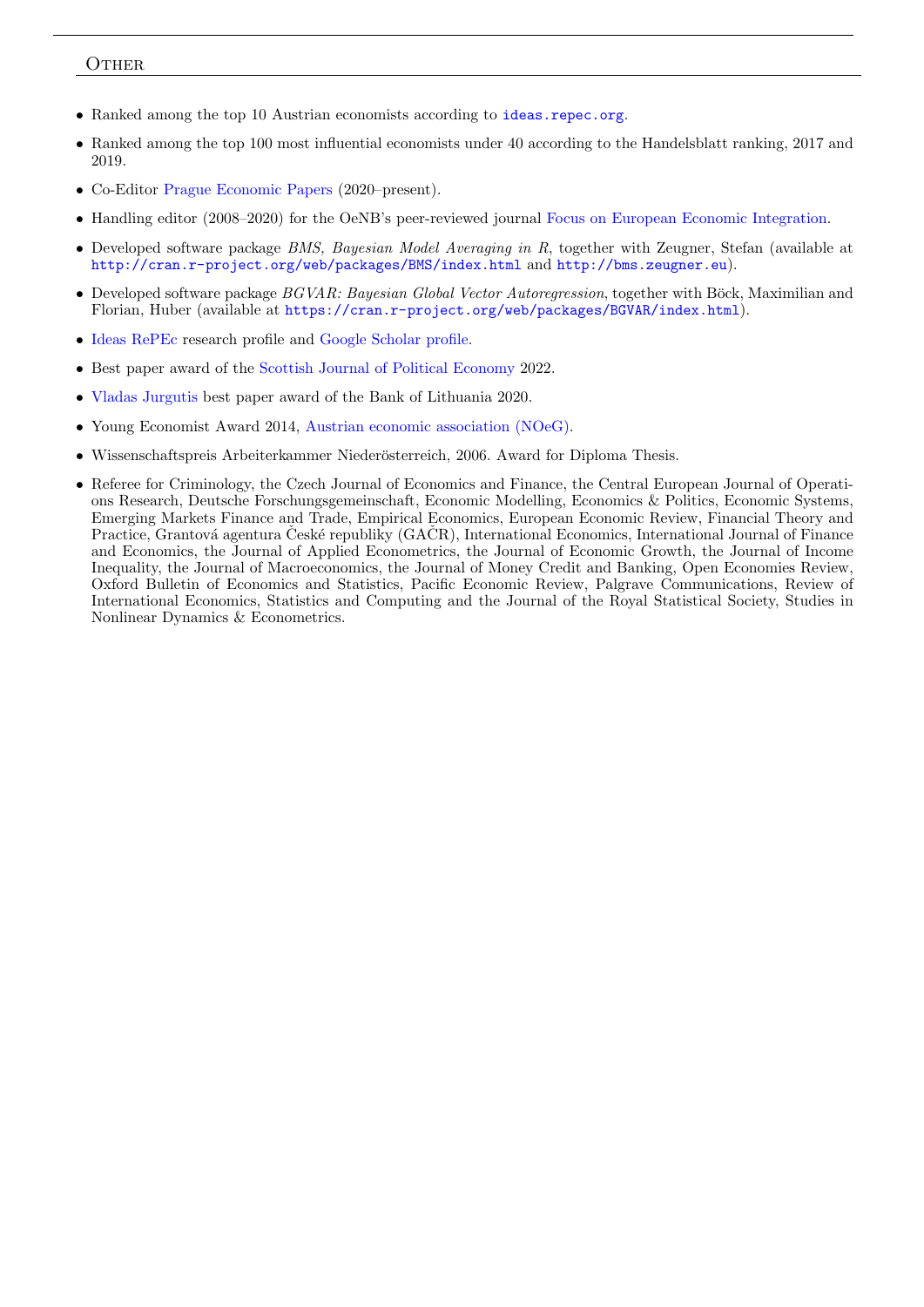## PUBLICATIONS

#### CONTRIBUTIONS TO ACADEMIC JOURNALS

- Martin Feldkircher, Florian Huber, Gary Koop, and Michael Pfarrhofer. Approximate Bayesian Inference and Forecasting in Huge-Dimensional Multicountry VARs. International Economic Review, forthcoming, 2022 [Link](https://onlinelibrary.wiley.com/doi/abs/10.1111/iere.12577)
- Maximilian Böck, Martin Feldkircher, and Florian Huber. BGVAR: Bayesian Global Vector Autoregressions with Shrinkage Priors in R. Journal of Statistical Software, forthcoming, 2022
- Martin Feldkircher and Kazuhiko Kakamu. How does monetary policy affect income inequality in Japan? Evidence from grouped data. Empirical Economics, 62:2307–2327, 2021 [Link](https://link.springer.com/article/10.1007/s00181-021-02102-7)
- Martin Feldkircher, Florian Huber, and Michael Pfarrhofer. Measuring the effectiveness of US monetary policy during the COVID-19 recession. Scottish Journal of Political Economy, 68(3):287–297, 2021 [Link](https://onlinelibrary.wiley.com/doi/abs/10.1111/sjpe.12275)
- Maximilian Böck, Martin Feldkircher, and Pierre L. Siklos. International Effects of Euro Area Forward Guidance. Oxford Bulletin of Economics and Statistics, 83(5):1066–1110, 2021 [Link](https://onlinelibrary.wiley.com/doi/abs/10.1111/obes.12438)
- Kuo-Jung Lee, Martin Feldkircher, and Yi-Chi Chen. Variable selection in finite mixture of regression models with an unknown number of components. Computational Statistics  $\mathscr B$  Data Analysis, 158:1071–80, 2021 [Link](https://www.sciencedirect.com/science/article/pii/S0167947321000141)
- Martin Feldkircher, Florian Huber, Maria Teresa Punzi, and Pornpinun Chantapacdepong. The Transmission of Euro Area Interest Rate Shocks to Asia – Do Effects Differ When Nominal Interest Rates are Negative? Emerging Markets Finance and Trade, 57(13):3818–3834, 2021 [Link](https://doi.org/10.1080/1540496X.2019.1709438)
- Sona Benecka, Ludmila Fadejeva, and Martin Feldkircher. Spillovers from Euro Area Monetary Policy: A Focus on Emerging Europe. Journal of Policy Modeling, 42(6):1310–1333, 2020 [Link](https://doi.org/10.1016/j.jpolmod.2020.05.004)
- Martin Feldkircher, Thomas Gruber, and Florian Huber. International effects of a compression of euro area yield curves. Journal of Banking & Finance, 113:1–14, 2020 [Link](https://www.sciencedirect.com/science/article/abs/pii/S037842661930072X)
- Martin Feldkircher, Florian Huber, and Michael Pfarrhofer. Factor augmented vector autoregressions, panel vars, and global vars. In Peter Fuleky, editor, Macroeconomic Forecasting in the Era of Big Data. Advanced Studies in Theoretical and Applied Econometrics, volume 52, chapter 2, pages 65–93. Springer, 2020 [Link](https://link.springer.com/chapter/10.1007/978-3-030-31150-6_3)
- Martin Feldkircher and Gabriele Tondl. Global Factors Driving Inflation and Monetary Policy: A Global VAR Assessment. International Advances in Economic Research, 26:225–247, 2020 [Link](https://link.springer.com/article/10.1007/s11294-020-09792-2)
- Martin Feldkircher and Pierre L. Siklos. Global inflation dynamics and inflation expectations. *International* Review of Economics & Finance, 64:217–241, 2019 [Link](https://www.sciencedirect.com/science/article/pii/S1059056018310062)
- Jesús Crespo Cuaresma, Gernot Doppelhofer, Martin Feldkircher, and Florian Huber. Spillovers from US monetary policy: evidence from a time varying parameter global vector auto-regressive model. Journal of the Royal Statistical Society: Series A, 182(3):831–861, 2019 [Link](https://rss.onlinelibrary.wiley.com/doi/abs/10.1111/rssa.12439)
- Florian Huber and Martin Feldkircher. Adaptive Shrinkage in Bayesian Vector Autoregressive Models. Journal of Business & Economic Statistics, 37(1):27–39, 2019 [Link](https://doi.org/10.1080/07350015.2016.1256217)
- F. Huber, G. Kastner, and M. Feldkircher. Should I stay or should I go? A latent threshold approach to large-scale mixture innovation models. Journal of Applied Econometrics, 34(5):621–640, 2019 [Link](https://onlinelibrary.wiley.com/doi/full/10.1002/jae.2680)
- Sebastian Breitfuß, Martin Feldkircher, and Florian Huber. Changes in US Monetary Policy and Its Transmission over the Last Century. German Economic Review, 20(4):447–470, 2019 [Link](https://onlinelibrary.wiley.com/doi/abs/10.1111/geer.12154)
- Martin Feldkircher and Florian Huber. Unconventional U.S. Monetary Policy: New Tools, Same Channels? Journal of Risk and Financial Management, 11(4), 2018 [Link](https://www.mdpi.com/1911-8074/11/4/71)
- Ludmila Fadejeva, Martin Feldkircher, and Thomas Reininger. International Spillovers from Euro Area and US Credit and Demand Shocks: A focus on Emerging Europe. Journal of International Money and Finance, 70:1–25, 2017 [Link](https://www.sciencedirect.com/science/article/abs/pii/S0261560616300900)
- Jesús Crespo Cuaresma, Martin Feldkircher, and Florian Huber. Forecasting with Global Vector Autoregressive Models: a Bayesian Approach. Journal of Applied Econometrics, Vol. 31(7):1371-1391, 2016 [Link](http://dx.doi.org/10.1002/jae.2504)
- Jonas Dovern, Martin Feldkircher, and Florian Huber. Does joint modelling of the world economy pay off? Evaluating global forecasts from a Bayesian GVAR. Journal of Economic Dynamics and Control, 70:86 – 100, 2016 [Link](http://www.sciencedirect.com/science/article/pii/S0165188916301051)
- Martin Feldkircher and Florian Huber. The international transmission of US shocks Evidence from Bayesian global vector autoregressions. European Economic Review, 81(C):167–188, 2016 [Link](https://ideas.repec.org/a/eee/eecrev/v81y2016icp167-188.html)
- M. Feldkircher, F. Huber, and I. Moder. Towards a new normal: How different paths of us monetary policy affect the world economy. Economic Notes, 44(3):409–418, 2015 [Link](http://dx.doi.org/10.1111/ecno.12041)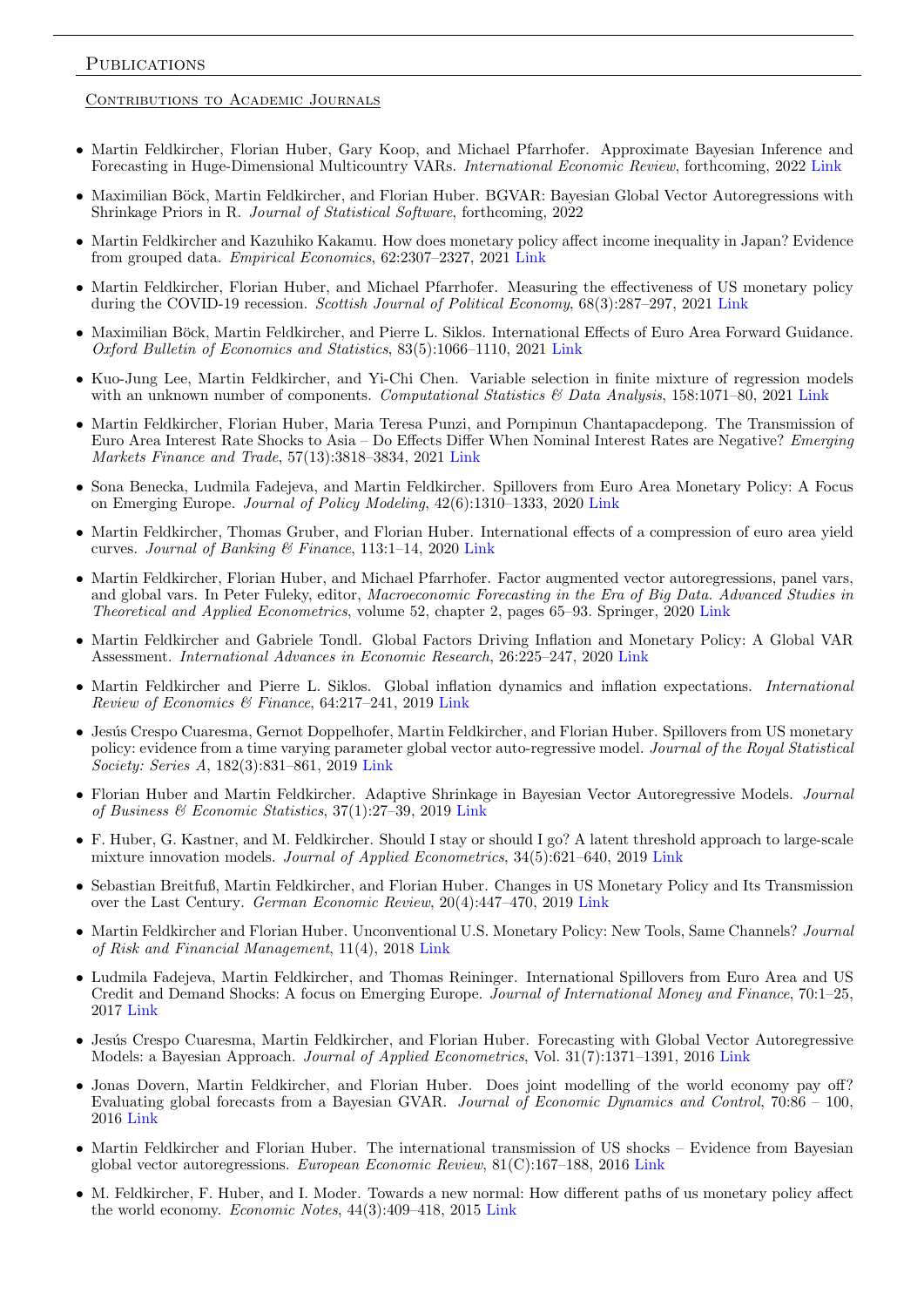- Martin Feldkircher. A Global Macro Model for Emerging Europe. Journal of Comparative Economics, 43(3):706– 726, 2015 [Link](http://www.sciencedirect.com/science/article/pii/S0147596714000870)
- Stefan Zeugner and Martin Feldkircher. Bayesian Model Averaging Employing Fixed and Flexible Priors: The BMS Package for R. Journal of Statistical Software, 68(1):1–37, 2015 [Link](https://www.jstatsoft.org/index.php/jss/article/view/v068i04)
- Martin Feldkircher. The determinants of vulnerability to the global financial crisis 2008 to 2009: Credit growth and other sources of risk. Journal of International Money and Finance, 43:19–49, 2014 [Link](https://www.sciencedirect.com/science/article/pii/S0261560613001770)
- Martin Feldkircher, Roman Horvath, and Marek Rusnak. Exchange market pressures during the financial crisis: A Bayesian model averaging evidence. Journal of International Money and Finance, 40:21–41, 2014 [Link](https://www.sciencedirect.com/science/article/pii/S026156061300123X)
- Martin Feldkircher and Iikka Korhonen. The Rise of China and its Implications for Emerging Markets Evidence from a GVAR Model. Pacific Economic Review, 19(1):61–89, 2014 [Link](https://onlinelibrary.wiley.com/doi/abs/10.1111/1468-0106.12052)
- Jesús Crespo Cuaresma, Gernot Doppelhofer, and Martin Feldkircher. The Determinants of Economic Growth in European Regions. Regional Studies, 48(1):44–67, 2014 [Link](https://doi.org/10.1080/00343404.2012.678824)
- Jesús Crespo Cuaresma and Martin Feldkircher. Spatial Filtering, Model Uncertainty and the Speed of Income Convergence in Europe. Journal of Applied Econometrics, 28(4):720–741, 2013 [Link](https://onlinelibrary.wiley.com/doi/abs/10.1002/jae.2277)
- Martin Feldkircher. Forecast Combination and Bayesian Model Averaging: A Prior Sensitivity Analysis. Journal of Forecasting, 31(4):361–376, 2012 [Link](https://onlinelibrary.wiley.com/doi/abs/10.1002/for.1228)
- Martin Feldkircher and Stefan Zeugner. The impact of data revisions on the robustness of growth determinants a note on "determinants of economic growth: Will data tell?". Journal of Applied Econometrics, 27(4):686–694, 2012 [Link](https://onlinelibrary.wiley.com/doi/abs/10.1002/jae.2265)

Contributions to Institutional Journals and Media

- Maximilian Böck, Martin Feldkircher, and Burkhard Raunig. Sovereign CDS volatility as an indicator of economic uncertainty. SUERF Policy Brief, 180, 2021 [Link](https://www.suerf.org/suer-policy-brief/32703/sovereign-cds-volatility-as-an-indicator-of-economic-uncertainty)
- Martin Feldkircher, Paul Hofmarcher, and Pierre L. Siklos. What's the message? Interpreting monetary policy through central bankers' speeches. SUERF Policy Brief, 153, 2021 [Link](https://www.suerf.org/suer-policy-brief/30483/whats-the-message-interpreting-monetary-policy-through-central-bankers-speeches)
- Martin Feldkircher and Paul Hofmarcher. One money, one voice? Europa rückt bei der Geldpolitik zusammen. Die Presse, 2021 [Link](https://www.diepresse.com/6021648/one-money-one-voice-europa-rueckt-bei-der-geldpolitik-zusammen)
- Martin Feldkircher, Paul Hofmarcher, and Pierre L. Siklos. What do central banks talk about? A European perspective on central bank communication. Focus on European Economic Integration, Q2/21:61–81, 2021 [Link](https://ideas.repec.org/a/onb/oenbfi/y2021iq2-21b1.html)
- Martin Feldkircher and Nico Hauzenberger. How useful are time-varying parameter models for forecasting economic growth in CESEE? Focus on European Economic Integration, Q1/19:29–48, 2019 [Link](https://ideas.repec.org/a/onb/oenbfi/y2019iq1-19b2.html)
- Markus Eller, Martin Feldkircher, and Florian Huber. How would a fiscal shock in Germany affect other European countries? Evidence from a Bayesian GVAR model with sign restrictions. Focus on European Economic Integration, Q1/17:54–77, 2017 [Link](https://ideas.repec.org/a/onb/oenbfi/y2017i1b3.html)
- Martin Feldkircher and Michael Sigmund. Comparing market power at home and abroad: evidence from Austrian banks and their subsidiaries in CESEE. Focus on European Economic Integration, Q3/17:59–77, 2017 Link
- Martin Feldkircher, Florian Huber, and Isabella Moder. Modeling the evolution of monetary policy rules in CESEE. Focus on European Economic Integration, Q1/16:8–27, 2016 [Link](https://ideas.repec.org/a/onb/oenbfi/y2016i1b1.html)
- Martin Feldkircher, Florian Huber, Josef Schreiner, Marcel Tirpák, Peter Tóth, and Julia Wörz. Bridging the information gap: small-scale nowcasting models of GDP growth for selected CESEE countries. Focus on European Economic Integration, Q2/15:56–75, 2015 [Link](https://ideas.repec.org/a/onb/oenbfi/y2015i2b1.html)
- Martin Feldkircher, Florian Huber, and Isabella Moder. Die Welt nach den Zinserhöhungen der Fed. Project Syndicate and die Presse, 2015 [Link](https://www.project-syndicate.org/commentary/when-the-fed-raises-interest-rates-by-martin-feldkircher-et-al-2015-09/german?barrier=accesspaylog)
- Martin Feldkircher, Thomas Gruber, and Isabella Moder. Using a Threshold Approach to Flag Vulnerabilities in CESEE Economies. Focus on European Economic Integration, Q3/14:8–30, 2014 [Link](https://ideas.repec.org/a/onb/oenbfi/y2014i3b1.html)
- Backé, Peter and Feldkircher, Martin and Slačík, Tomáš. Economic Spillovers from the Euro Area to the CESEE Region via the Financial Channel: A GVAR Approach. Focus on European Economic Integration, Q4/13:50–64, 2013 [Link](https://ideas.repec.org/a/onb/oenbfi/y2013i4b1.html)
- Martin Feldkircher, Gerhard Fenz, Robert Ferstl, Gerald Krenn, Benjamin Neudorfer, Claus Puhr, Thomas Reininger, Stefan W. Schmitz, Martin Schneider, Christoph Siebenbrunner, and Michael Sigmund. ARNIE in Action: The 2013 FSAP Stress Tests for the Austrian Banking System. Financial Stability Report, 26:100–118, 2013 [Link](https://ideas.repec.org/a/onb/oenbfs/y2013i26b4.html)